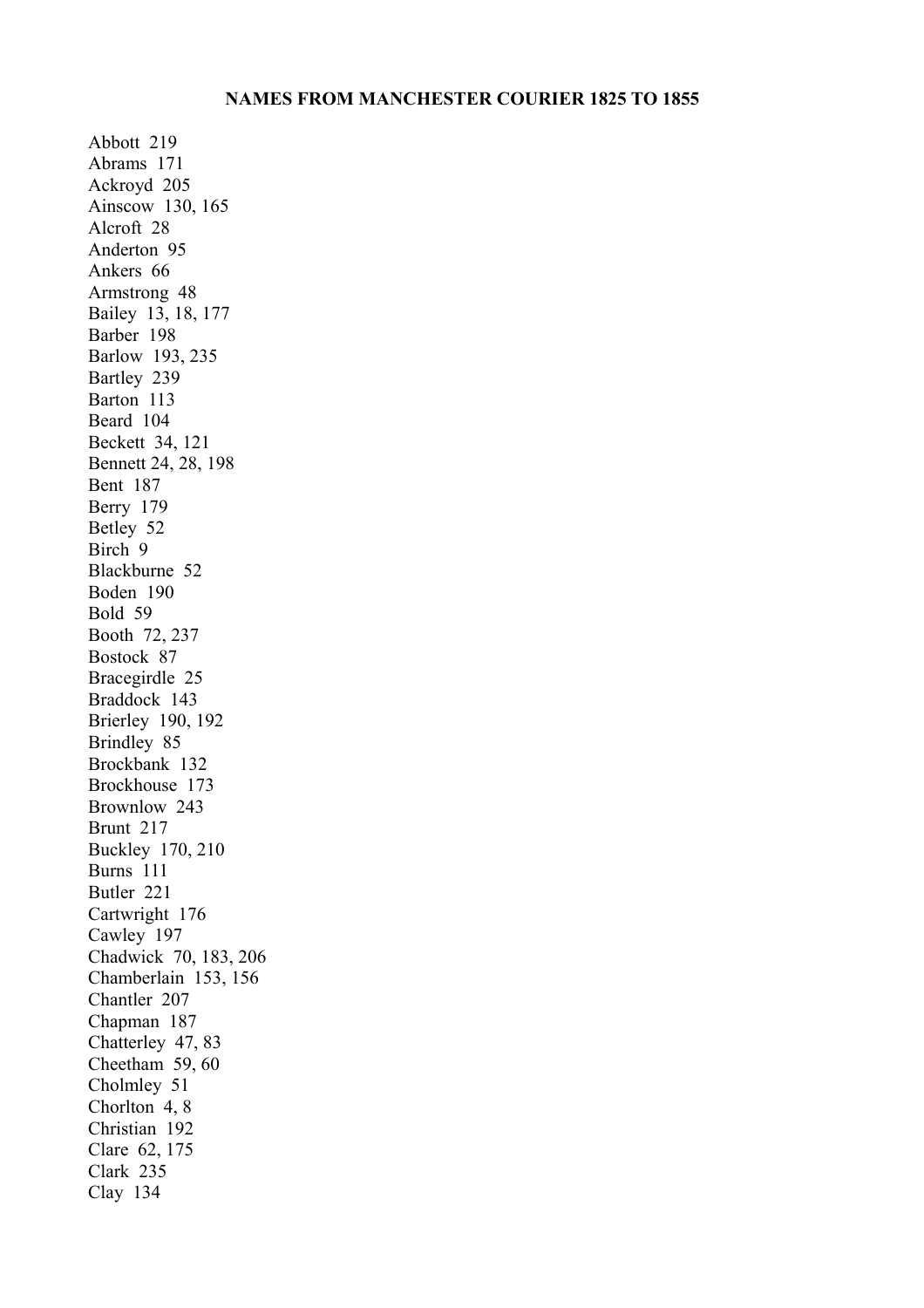Clayton 59, 60, 105 Clegg 5 Crabtree 128 Cross 230 Crowther 143 Culcheth 211 Dainty 107 Darlington 34 Davies 167 Dean 136, 241 Ditchfield/Datchfield 70, 80 Dixon 142 Donnelly 236 Draper 124 Duncan 223 Duxbury 98 Eastwood 73, 115, 152 Edmondson 3 Evans 61, 76 Farrington 70 Faulkner 169 Feargan 204 Fish 159 Fletcher 98, 225, 232 Flitcroft 188 Forshaw 21, 153, 156 Fox 91 Gandy 52, 79 Garner 226, 228 Garry 214 Gaunt 86, 100, 233 Gavins 31 Gent 81 Gill 146 Gomersal 36 Gore 114, 133, 178 Graves 70 Green 35 Grimes 179, 189 Grundy 158 Guest 114 Hammond 162 Hanson 59, 60 Harding 33 Harrop 154, 184 Hatfield 148 Heap 93 Heeds 145 Henry 6 Hewitt 22 Hignett 149 Hill 68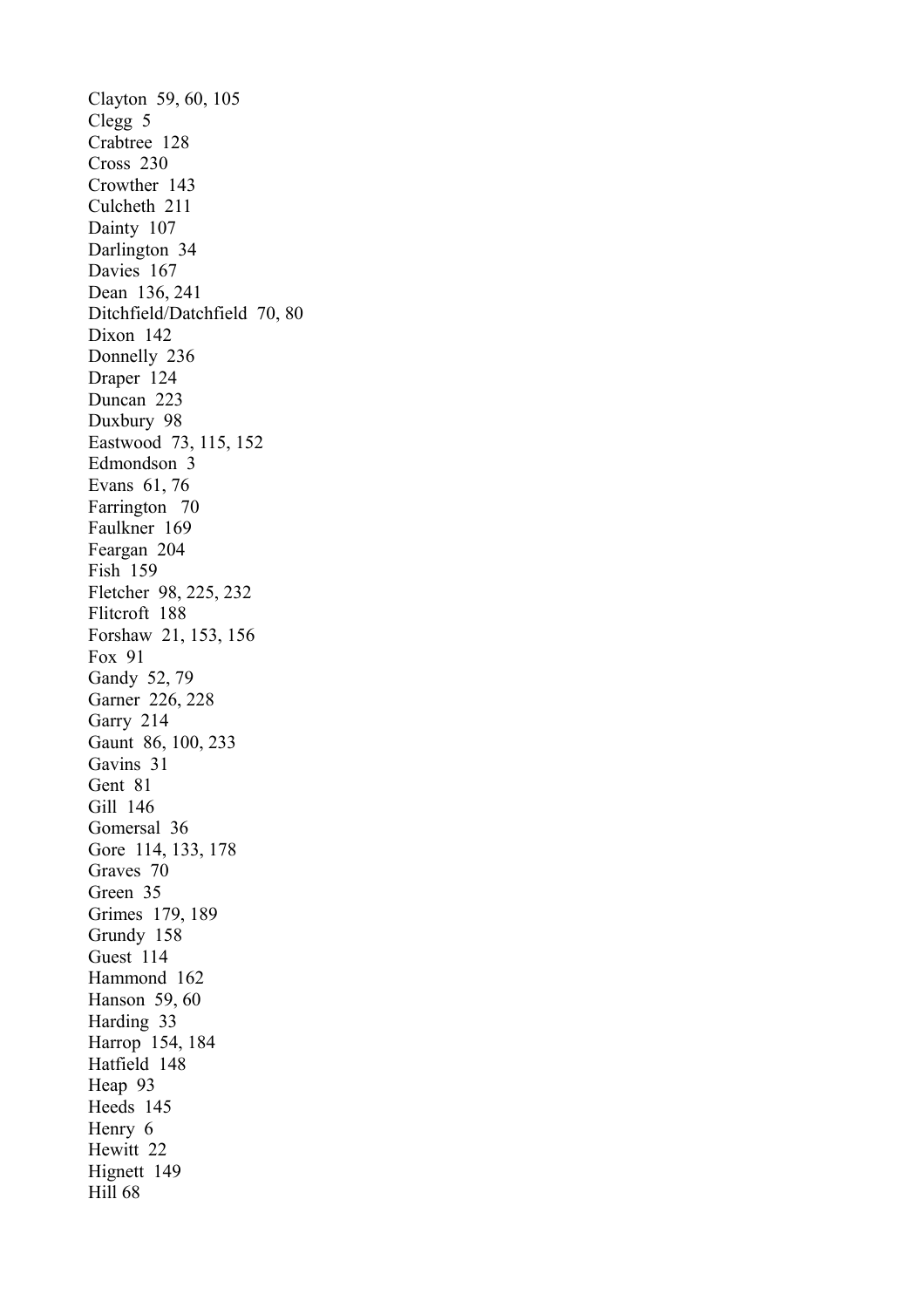Hinton 168 Holroyd 134 Holt 4 Horrocks/Horrox 152, 187 Horsfall 144 Horsfield 54 Hough 89, 91 Howarth 59, 60, 190 Howe 202 Hughes 84 Hunt 157 Hurst 127, 147 Inman 182 Jackson 43, 134, 137, 147 Jakeman 197 Jewitt 191 Johnson 209 Jones 3, 20,77, 112, 138, 143 Jordan 23 Kay 209 Kearsley 227 Kent 42 Kershaw 127 Kirk 116 Lamb 70, 151, 194 Leader 174 Lee 229 Leech 235 Leyland 131, 195 Lister 140 Littler 122 Long 126 Lord 134 Lowe 96 Lumb 69 Makinson 158 Mander 185 Marsden 201 Marsh 234 Martin 93 Mattocks 9 Maylett 106, 110 Meadows 181 Melling 114 Mellor 189 Mills 55, 147, 208 Montgomery 42 Morton 19 Moseley 24 Moss 114, 223, 224 Mullen 17 Newcomb 103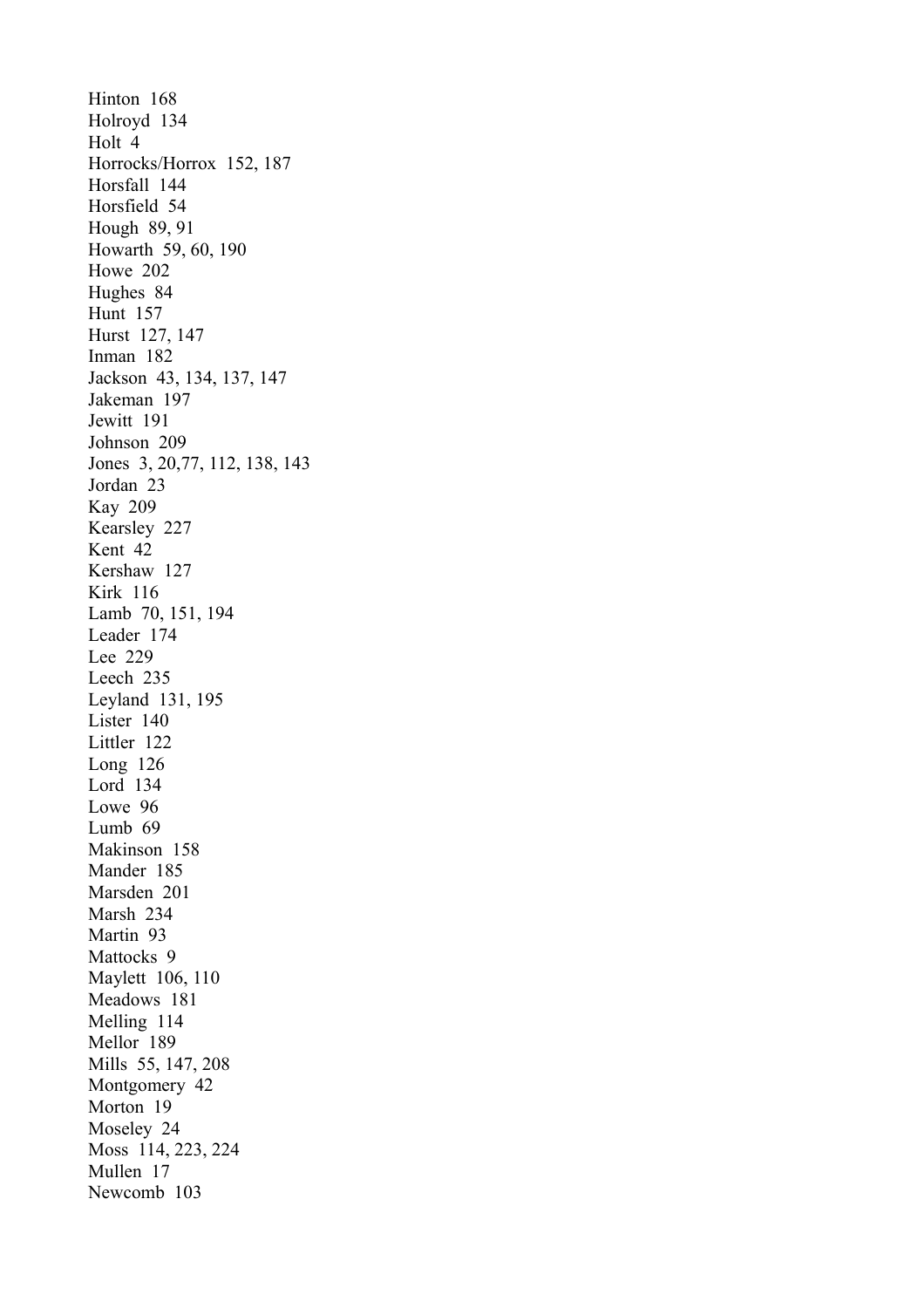Nixon 1 Norman 155 Normington 54 Norton 74 Oddie 31 Ogden 27, 38, 72 Oldfield 56 Oldknow 216 Oliver 77 Owen 87 Pearson 12 Penny 2 Perry 218 Pilkington 95, 203 Pixson 109 Platt 20 Porter 119 Proudlove 199 Ratcliff 166 Rayner 10 Reddill 94 Rhodes 65, 82 Richardson 134 Rigby 31 Ritchie 112 Robinson 75, 102, 125, 200 Roden 45 Rose 239 Rowbotham 32 Roylance 159, 167 Royle 30 Russell 42 Salt 20 Sankey 123 Schofield 29, 141, 212 Scott 213 Sharples 147, 180, 196 Shaw 7, 64 Slater 54 Smith 19, 37, 217, 231 Speed 238 Stock 222 Strong 215 Tabernacle 26 Tattersall 98 Taylor 97, 195 Thornhill 41 Thornley 50, 135 Thorpe 163 Tinsel 220 Tomlinson 235 Wales 77